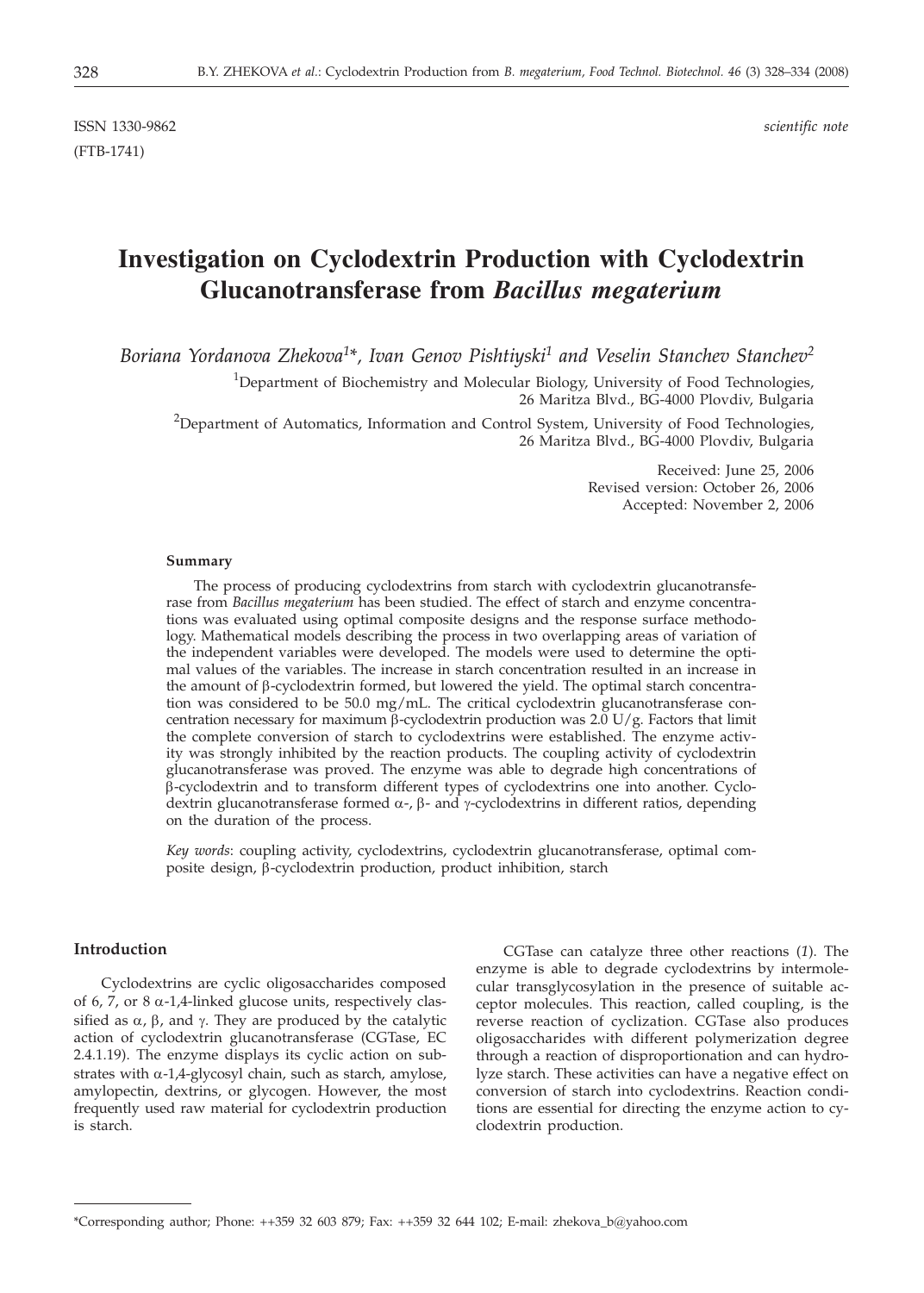Substrate and enzyme concentrations have a strong effect on cyclodextrin production (*2*,*3*). According to the literary data the cyclodextrin content of the reaction mixture increases with the increase in starch concentration (*4*,*5*). However, cyclodextrin yield in relation to initial starch used decreases. For these reasons, determination of the optimal starch concentration is difficult and often represents a compromise. Regardless of the low conversion degree, the use of a higher starch concentration is preferred in most cases, since it ensures higher cyclodextrin content of the reaction mixture.

The use of high initial starch concentration is impeded by the high viscosity of the reaction mixture and by the difficult separation of cyclodextrins from byproducts. The use of partly hydrolyzed, water soluble starch enables easier stirring and a better contact between the enzyme and the substrate. However, the conversion degree of the hydrolyzed starch is lower in comparison with the native substrate, as high dextrose equivalence has a negative influence on CGTase action (*6*,*7*).

Maximum cyclodextrin yield at a fixed substrate concentration can be achieved by applying an optimal enzyme amount. Typical of cyclodextrin production is the presence of a critical enzyme concentration, over which no increase in cyclodextrin yield is noticed. Since different methods for CGTase activity determination can be used, the optimal enzyme concentration of different enzymes is hardly comparable. For these reasons its determination is necessary for each case.

The aim of the present work is to investigate the effect of substrate and enzyme concentrations on  $\beta$ -cyclodextrin production by applying mathematical models and to determine the limiting factors of starch conversion in cyclodextrins.

## **Materials and Methods**

#### *CGTase production*

A strain of *Bacillus megaterium* from the collection of the Department of Biochemistry and Molecular Biology, UFT, Plovdiv, Bulgaria was used for CGTase preparation. The strain was cultivated on a slant agar medium, containing (in g/L): meat-peptone broth 13.0, starch 10.0, and agar-agar 20.0. The medium pH was adjusted to 7.5. The tubes were incubated at 37  $\degree$ C for 24 h and stored at 4 °C up to 3 months (*8*).

For inoculum preparation the biomass from a slant- -agar tube was transferred to a 500-mL Erlenmeyer flask, containing 50 mL of potato extract, pH=7.5. The strain was cultivated at 37 °C on a rotary shaker at 200 rpm for 22 h.

CGTase biosynthesis was carried out in 500-mL Erlenmeyer flasks, in a medium containing 100 mL of potato extract and 0.5 % (by volume) corn steep liquor, pH=7.5. A volume of 1.0 % inoculum was added and the flasks were incubated at 37 °C on a rotary shaker at 200 rpm for 72 h. Biomass was removed by centrifugation at  $5000 \times g$  for 20 min. The culture liquid was concentrated by vacuum evaporation on a rotary vacuum evaporator until 3-fold volume reduction was obtained.

CGTase activity of the crude enzyme concentrate thus prepared was 1.61 U/mL.

# *Cyclodextrin production*

Native corn starch (amylum) and soluble potato starch (Poland) were used as substrates for cyclodextrin production. Substrate solutions were prepared in phosphate buffer, pH=7.0, in a manner allowing the desired concentration to be reached after the addition of the dissolved enzyme. Both types of starches were dissolved in steam water bath. The resultant substrate solutions were cooled to 45 °C and the necessary amount of CGTase was added. The enzyme reaction was conducted in 100-mL Erlenmeyer flasks containing 50 mL of reaction medium, at  $45$  °C on a reciprocal shaker for 20 h. Samples were taken at certain intervals and CGTase was inactivated by boiling for 10 min in a water bath. The cyclodextrin content of the reaction mixture was determined.

# *Inhibition of CGTase by cyclic and linear oligosaccharides*

Inhibition of CGTase was determined by adding different amounts of  $\alpha$ -,  $\beta$ -,  $\gamma$ -cyclodextrins, glucose and maltose to the reaction mixtures of 4.0 mL, containing 50.0 mg/mL of soluble starch in phosphate buffer, pH=7.0, and 2.0 U/g of CGTase. The enzyme reaction was conducted at 45 °C for 10 min. After enzyme inactivation, the concentration of  $\beta$ -cyclodextrin formed by CGTase was determined. The inhibition was expressed as relative CGTase activity, calculated on the basis of the enzyme activity, determined without the addition of oligosaccharides under the same reaction conditions.

#### *Experimental design*

The effect of substrate and enzyme concentrations on cyclodextrin production was studied by applying factorial designs and a response surface methodology. The factorial design used was of the type optimal composite design with 'star points' around the centre points. The distance from the centre of the design space to a factorial point was  $\pm 1$ . This approach allowed fitting the data to nonlinear second order polynomials of the type:

$$
\widehat{Y}=\beta_0+\sum_{i=1}^k\beta_i\cdot x_i+\sum_{i=1}^k\beta_{ii}\cdot x_i^2+\sum_{\substack{i=1 \\ i\leq j}}^{k-1}\sum_{j=2}^k\beta_{ij}\cdot x_i\cdot x_j \qquad \ \ /1/
$$

where the variable  $\hat{Y}$  is the predicted response,  $x_i$  and  $x_j$ are the independent variables,  $\beta_0$  is the offset term,  $\beta_i$  is the linear effect,  $\beta_{ii}$  is the interaction effect,  $\beta_{ii}$  is the squared term and  $\vec{k}$  is the number of the independent variables.

Real and coded values of the independent variables and their variation intervals are presented in Table 1.

The test for statistical significance of the regression coefficients and the models developed was performed using data analysis software for ANOVA. For determination of the function maxima, MATLAB 6.0 was used.

#### *Assays*

CGTase activity was determined with phenolphthalein using Kestner's method (*9*) with modification (*8*).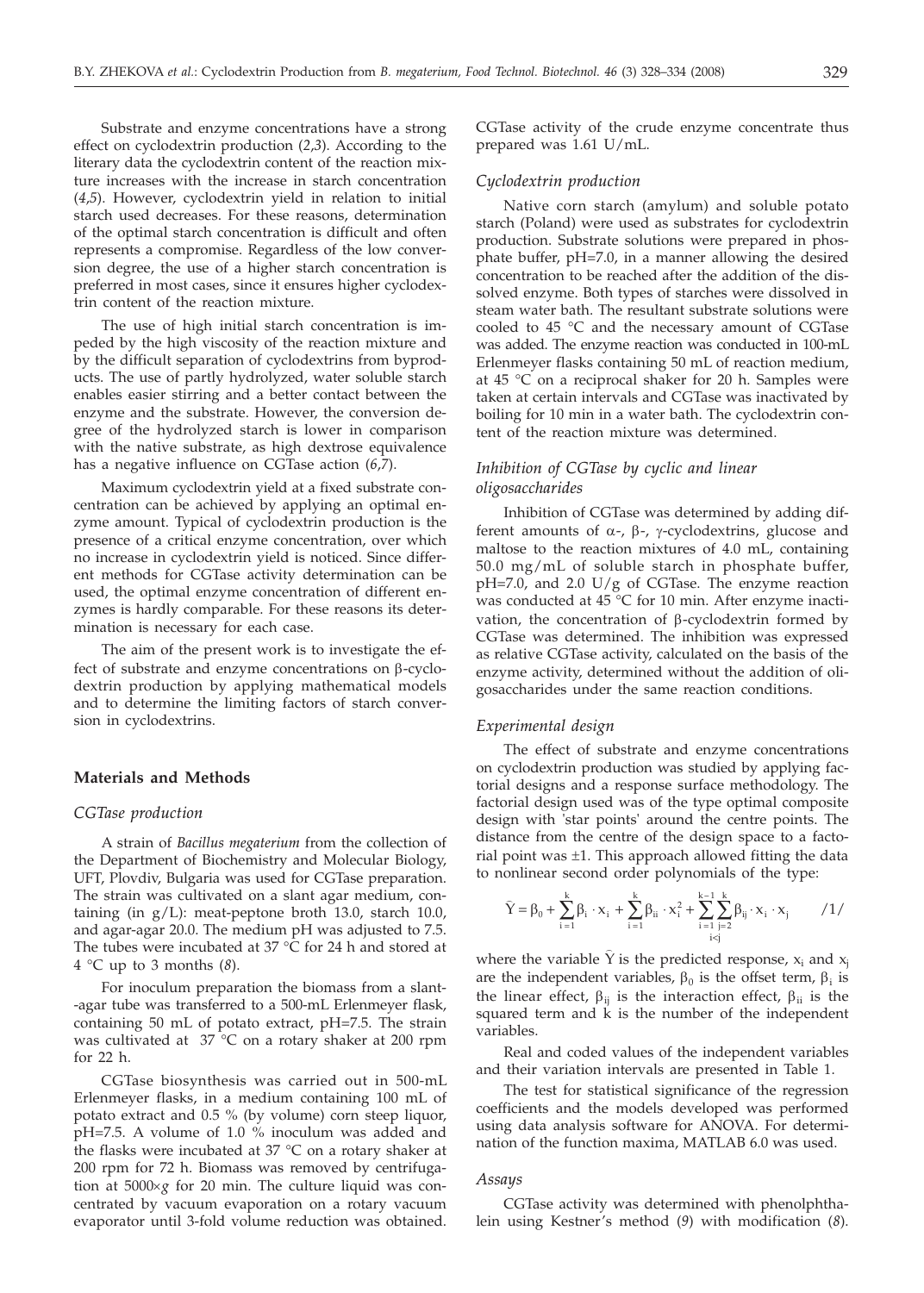|                                              | Native starch |      |      |          |        |       |          | Soluble starch |       |  |
|----------------------------------------------|---------------|------|------|----------|--------|-------|----------|----------------|-------|--|
| Independent variable                         | Design 1      |      |      | Design 2 |        |       | Design 3 |                |       |  |
|                                              | -1            |      | $+1$ | $-1$     | $\cup$ | $+1$  | $-1$     |                | $+1$  |  |
| $x_1 - \gamma(\text{starch})/(\text{mg/mL})$ | 10.0          | 30.0 | 50.0 | 40.0     | 70.0   | 100.0 | 40.0     | 70.0           | 100.0 |  |
| $x_2$ – CGTase/(U/g)                         | 0.5           | 2.0  | 3.5  | 3.0      | 5.0    | 7.0   | 3.0      | 5.0            | 7.0   |  |

Table 1. Variation intervals of the independent variables

Soluble potato starch solution (20.0 mg/mL) in phosphate buffer (pH=6.0) was used as a substrate. A mixture of 2 mL of starch solution and 2 mL of CGTase was incubated at 30 °C for 10 min. At the beginning and the end of the reaction, samples of 0.2 mL were taken and the concentration of  $\beta$ -cyclodextrin was determined. One unit of CGTase activity was defined as the amount of enzyme that forms 1  $\mu$ mol of  $\beta$ -cyclodextrin for 1 min under the assay conditions.

The concentration of  $\beta$ -cyclodextrin was determined with freshly prepared solution of 1 part of 3.8 mM phenolphthalein in ethanol and 50 parts of carbonate buffer (pH=10.5). Appropriately diluted samples were mixed with 2.0 mL of the phenolphthalein solution and distilled water to a final volume of 5.0 mL. The absorbance was measured at 550 nm in relation to a blank sample, containing a mixture of water and phenolphthalein. b-Cyclodextrin concentration was calculated using a calibration curve. The content of  $\alpha$ -cyclodextrin was determined with methyl orange  $(10)$ , and of  $\gamma$ -cyclodextrin with bromocresol green (*11*).

Thin layer chromatography (TLC) was performed on a silica gel plate (Merck,  $20 \times 20$  cm). A volume of  $5.0 \mu L$ of the standard solutions of glucose, maltose, maltotriose, maltopentaose and  $\alpha$ -,  $\beta$ - and  $\gamma$ -cyclodextrin (1.0  $mg/mL$  each) and  $5.0 \mu L$  of 20-fold diluted reaction mixtures were applied to the start line. The mobile phase consisted of propanol/ethylacetate/water in a ratio of 7:1:2. The chromatogram was developed once before the mobile phase reached 15 cm from the start line. After being air-dried in a horizontal position, it was sprayed with a mixture containing carbazol 0.5 g, sulphuric acid 5.0 mL, and ethanol 95.0 mL. After heating for 10 min in an oven at 120 °C the carbohydrates appeared as purple spots on a blue background.

## **Results and Discussion**

The effect of substrate and enzyme concentration on b-cyclodextrin production was studied using Eq. 1 in two neighbouring overlapping areas of variation of their values. Native corn starch was used as a substrate in these experiments. In the first experimental design, starch concentration varied from 10.0 to 50.0 mg/mL and the amount of CGTase from 0.5 to 3.5  $U/g$ . In the second experimental design, the effects of both factors were evaluated in the range of 40.0–100.0 mg/mL of starch and 3.0–7.0 U/g of CGTase. The dynamics of  $\beta$ -cyclodextrin formation in the range of the first experimental design is presented in Fig. 1.

Starch concentration had a strong effect on  $\beta$ -cyclodextrin production. Its increase led to a significant increase in  $\beta$ -cyclodextrin content of the reaction mixture. Comparing the results in Figs. 1a and 1c, it can be noticed that a 5-fold increase in starch concentration resulted in 3.0- to 3.6-fold increase in cyclodextrin concentration, depending on the enzyme amount.

Enzyme concentration had an effect on  $\beta$ -cyclodextrin production only up to 2.0 U/g. Further increase led only to an increase in the initial velocity of the enzyme



**Fig. 1.** Dynamics of b-cyclodextrin production from: a) 10.0, b) 30.0, c) 50.0 mg/mL of native starch with  $(\blacklozenge)$  0.5,  $(\blacksquare)$  2.0 and  $(\triangle)$  3.5 U/g of CGTase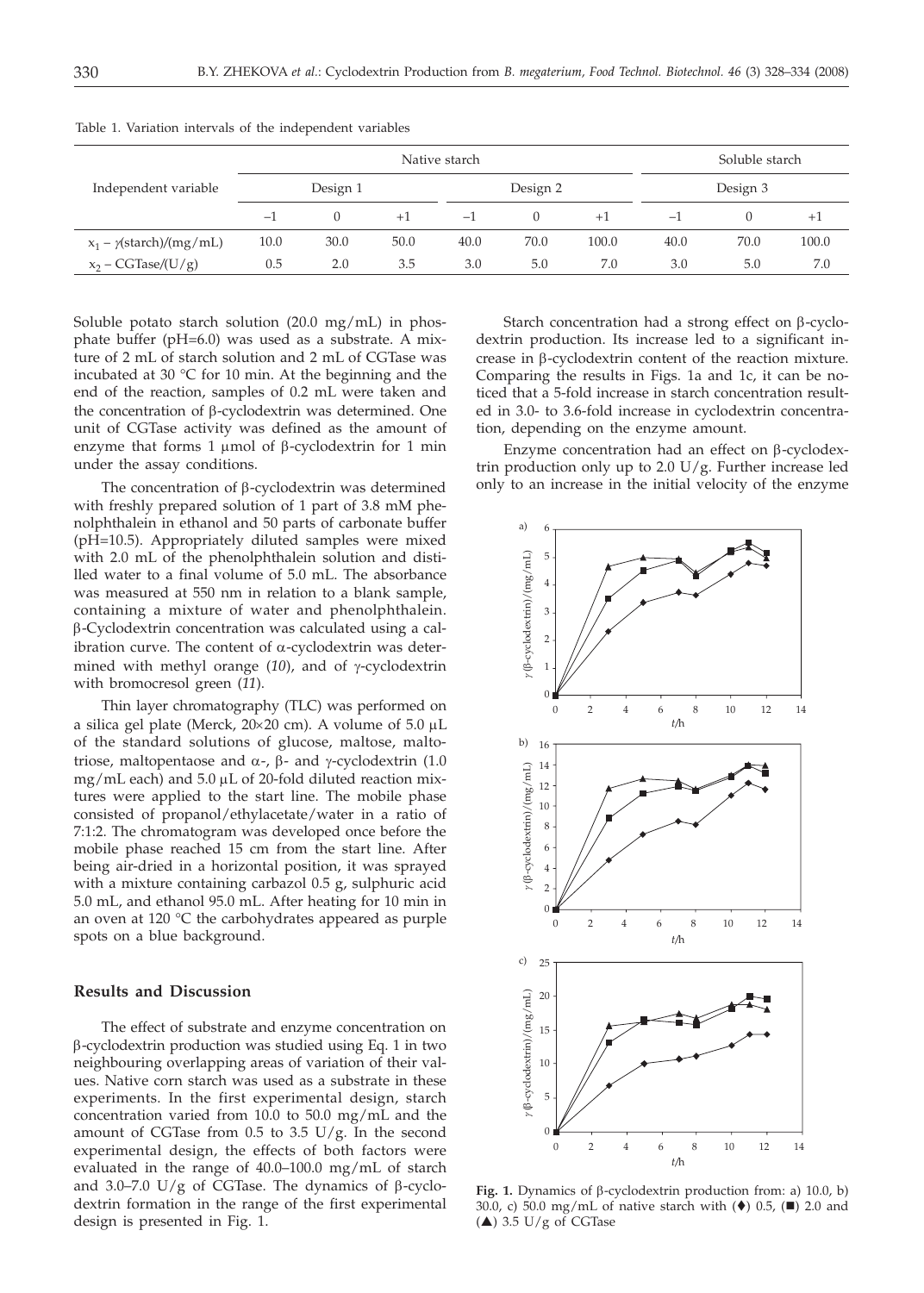reaction (Figs. 1a–c). When the process was prolonged up to  $10-12$  h,  $\beta$ -cyclodextrin production was the same, not depending on the higher enzyme concentration. This fact may be explained by two hypotheses. On the one hand, CGTase action is strongly inhibited by  $\beta$ -cyclodextrin, and on the other hand, a state of equilibrium may be reached at the end of the process. In this case the higher enzyme concentration just leads to its faster approach and the maximum  $\beta$ -cyclodextrin concentrations are achieved earlier in the process time. Similar results were reported by other investigators (*12*,*13*).

In all experimental points maximum  $\beta$ -cyclodextrin was formed after 11 h of incubation. These values (marked in Table 2 with  $Y_1$  and  $Y_2$  for design 1 and design 2, respectively) were used for the development of the mathematical models. The regression coefficients and the test for their significance are presented in Table 3. The coefficients with p-value higher than 0.05 were found to be insignificant and were not included. The following mathematical models were obtained:

$$
\hat{Y}_1 = 14.397 + 6.232 \cdot x_1 - 1.905 \cdot x_1^2 - 1.555 \cdot x_2^2 \qquad \qquad /2/
$$

$$
\hat{Y}_2 = 25.303 + 5.707 \cdot x_1 - 1.640 \cdot x_1^2 - 0.310 \cdot x_2^2 \tag{3/}
$$

where  $\hat{Y}_1$  and  $\hat{Y}_2$  are the predicted values of  $\beta$ -cyclodextrin concentrations, achieved for values of  $x_1$  and  $x_2$  in the boundaries of design 1 and design 2, respectively. The analysis of variance (Table 4) showed that the regression equations are statistically significant at 99.0 % confidence level. The values of the response  $\beta$ -cyclodexconfidence level. The values of the response  $\beta$ -cyclodextrin concentrations  $\hat{Y}_1$  and  $\hat{Y}_2$  close to the experimental data  $Y_1$  and  $Y_2$  proved the adequacy of the models (Table 2).

After the investigation of Eqs. 2 and 3, their maxima After the investigation of Eqs. 2 and 3, their maxima<br>were determined. The maximum value of  $\hat{Y}_1$ =18.72 mg/

Table 2. Experimental and predicted values of  $\beta$ -cyclodextrin concentration

|                |                |              | $\gamma(\beta$ -cyclodextrin)/(mg/mL) |             |             |                          |          |                      |  |  |  |
|----------------|----------------|--------------|---------------------------------------|-------------|-------------|--------------------------|----------|----------------------|--|--|--|
| No.            | $x_1$          | $x_2$        |                                       | Design 1    |             | Design 2                 | Design 3 |                      |  |  |  |
|                |                |              | $Y_1$                                 | $\hat{Y}_1$ | ${\rm Y}_2$ | $\widehat{\mathbf{Y}}_2$ | $Y_3$    | $\hat{\mathbf{Y}}_3$ |  |  |  |
| 1              | $+1$           | $+1$         | 18.69                                 | 17.17       | 28.25       | 29.06                    | 25.70    | 25.41                |  |  |  |
| $\overline{2}$ | $-1$           | $+1$         | 5.36                                  | 4.71        | 17.82       | 17.65                    | 14.92    | 15.11                |  |  |  |
| 3              | $+1$           | $-1$         | 14.42                                 | 17.17       | 29.34       | 29.06                    | 24.66    | 24.68                |  |  |  |
| 4              | $-1$           | $-1$         | 4.77                                  | 4.71        | 17.93       | 17.65                    | 14.46    | 14.38                |  |  |  |
| 5              | $+1$           | $\theta$     | 19.95                                 | 18.72       | 29.90       | 29.37                    | 24.43    | 24.71                |  |  |  |
| 6              | $-1$           | $\theta$     | 5.54                                  | 6.26        | 17.50       | 17.96                    | 14.51    | 14.41                |  |  |  |
| 7              | $\theta$       | $+1$         | 13.95                                 | 12.84       | 23.86       | 24.99                    | 21.62    | 21.72                |  |  |  |
| 8              | $\overline{0}$ | $-1$         | 12.24                                 | 12.84       | 26.20       | 24.99                    | 20.92    | 20.99                |  |  |  |
| 9              | $\mathbf{0}$   | $\mathbf{0}$ | 13.89                                 | 14.40       | 25.23       | 25.30                    | 21.19    | 21.02                |  |  |  |

Table 3. Analysis for statistical significance of the regression coefficients

| Term            |          | Design 1              |          | Design 2              | Design 3 |                       |  |
|-----------------|----------|-----------------------|----------|-----------------------|----------|-----------------------|--|
|                 | Value    | p-value               | Value    | p-value               | Value    | p-value               |  |
| Intercept       | 14.397   | $3.960 \cdot 10^{-4}$ | 25.303   | $2.510 \cdot 10^{-5}$ | 21.019   | $1.380 \cdot 10^{-6}$ |  |
| $x_1$           | 6.232    | $7.980 \cdot 10^{-4}$ | 5.707    | $3.560 \cdot 10^{-4}$ | 5.150    | $1.540 \cdot 10^{-5}$ |  |
| $x_2$           | 1.095    | $9.160 \cdot 10^{-2}$ | $-0.590$ | 0.155                 | 0.367    | 0.034                 |  |
| $x_1 \cdot x_2$ | 0.920    | 0.191                 | $-0.245$ | 0.567                 | 0.145    | 0.316                 |  |
| $X_1 \cdot X_1$ | $-1.905$ | $9.070 \cdot 10^{-2}$ | $-1.640$ | 0.056                 | $-1.463$ | 0.003                 |  |
| $X_2 \cdot X_2$ | $-1.555$ | 0.138                 | $-0.310$ | 0.606                 | 0.337    | 0.143                 |  |

Table 4. Analysis of variance of the mathematical models

|            | Design 1 |       |      | Design 2   |             |       |      | Design 3   |    |       |      |            |
|------------|----------|-------|------|------------|-------------|-------|------|------------|----|-------|------|------------|
|            | Df       | SS    | MS   | $F_{sign}$ | Df          | SS    | MS   | $F_{sign}$ | Df | SS    | MS   | $F_{sign}$ |
| Regression |          | 245.1 | 81.7 | 0.0014     | 3           | 200.9 | 66.0 | 0.0001     | 5  | 164.5 | 32.9 | 0.0001     |
| Residual   | ь        | 14.2  | 2.8  |            | $5^{\circ}$ | 4.1   | 0.8  |            |    | 0.2   | 0.1  |            |
| Total      | 8        | 259.3 |      |            |             | 205.1 |      |            | 8  | 164.7 |      |            |

Df=degree of freedom; SS=sum of squares; MS=mean square; F<sub>sign</sub>=F significance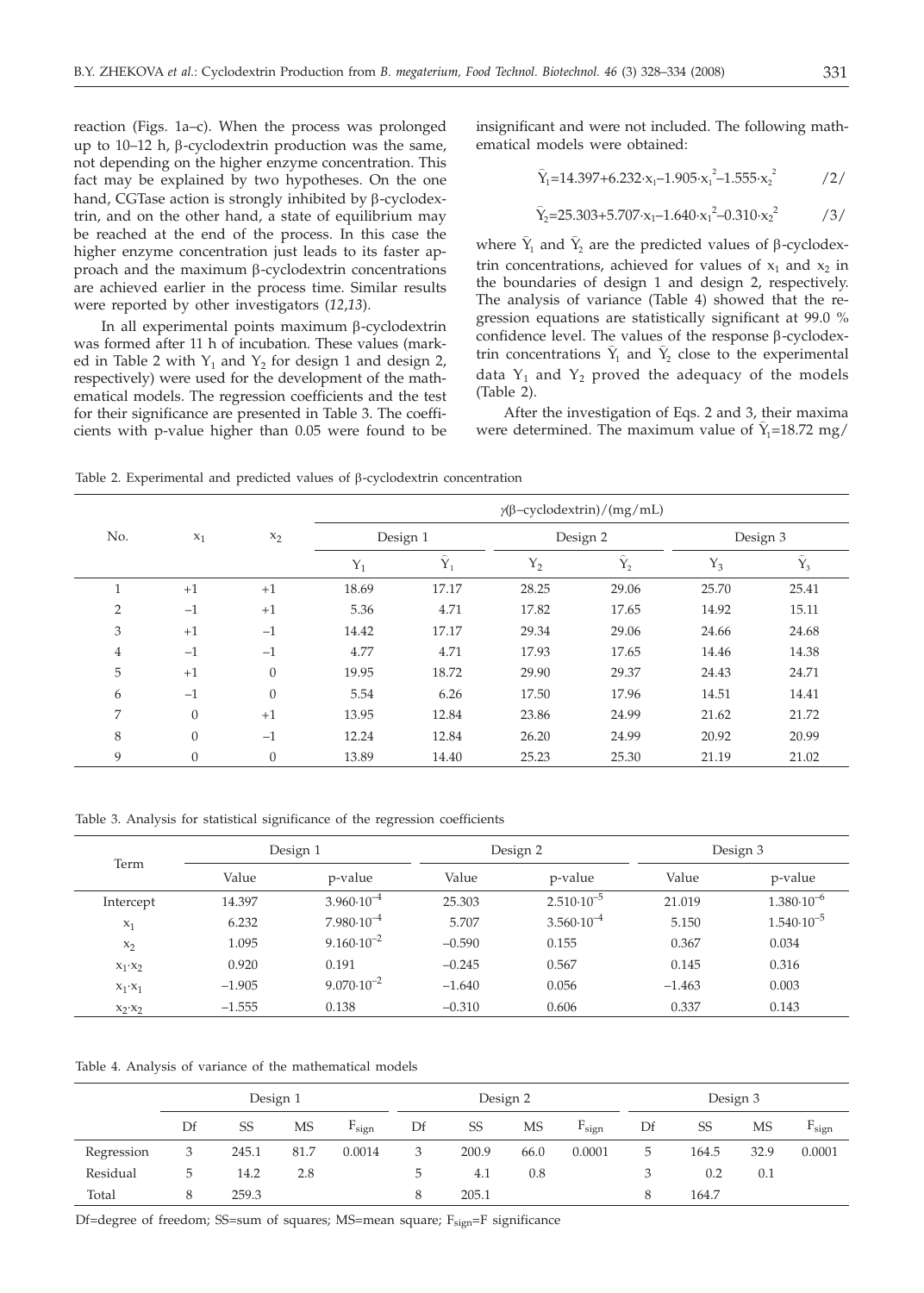mL was achieved at  $x_1$ =+1 and  $x_2$ =0. The analysis of Eq. 2 showed that 2.0 U/g of CGTase are sufficient for maximum  $\beta$ -cyclodextrin production at starch concentrations up to 50.0 mg/mL. According to Eq. 3 the maximum up to 50.0 mg/mL. According to Eq. 3 the maximum<br>value of  $\hat{Y}_2$ =29.37 mg/mL was at x<sub>1</sub>=+1 and x<sub>2</sub>=0. However, the effect of  $x_2$  in Eq. 3 was expressed only by the squared term. Besides, its value is insignificant compared to the other effects. For these reasons the peak value red to the other effects. For these reasons the peak value<br>of  $\hat{Y}_2$  was calculated at the bottom boundaries of design or  $r_2$  was calculated at the bottom boundaries of design<br>2. At  $x_1$ =+1 and  $x_2$ =-1 the calculated value  $\hat{Y}_2$ =29.06 mg/ 2. At  $x_1$ =+1 and  $x_2$ =-1 the calculated value  $x_2$ =29.06 mg/<br>mL was close to the maximum value,  $\hat{Y}_2$ =29.37 mg/mL. The relative error was found to be only 1.07 %. On the grounds of this fact we considered the optimal value of  $x_2$  in the boundaries of design 2 to be  $x_2=-1$ . This conclusion was proved by the experimental data in Table 2. The increase of CGTase concentration over 3.0  $U/g$  had no positive effect on  $\beta$ -cyclodextrin.

The effect of both factors in the whole studied area of variation is shown graphically in Fig. 2. The response surfaces fitted well to each other, indicating that both regression equations described adequately the effect of the variables; they also clearly showed that  $\beta$ -cyclodextrin increased with the increase in starch concentration. However, gelatinized starch in concentration above 50.0 mg/mL is characterized with high viscosity and is difficult to handle. One of the approaches to overcome this problem is the use of soluble starch. For these reasons the effect of the variables was studied when soluble starch was applied as a substrate. The variation intervals tested were the same as in the case of native starch (Table 1). In this case, maximum  $\beta$ -cyclodextrins were obtained earlier in the process (after 4 h of incubation). This was probably due to the lower viscosity of the reaction mixture and the easier availability of the substrate to the enzyme. The maximum values of  $\beta$ -cyclodextrin produced (marked with  $Y_3$  in Table 2) were used for developing a mathematical model. The regression coefficients and their test for statistical significance are pre-



**Fig. 2.** Effect of starch and CGTase concentrations on β-cyclodextrin production in the whole area of variation of the factors:  $A$  – in the range of design 1;  $B$  – in the range of design 2

The use of native starch in concentrations above 50.0 mg/mL is not effective and is hardly realizable. For

Fig. 3. Effect of starch concentration on  $\beta$ -cyclodextrin yield:  $($ <sup>\*</sup>) native starch, 2.0 U/g of CGTase; ( $\blacksquare$ ) native starch, 3.0 U/g of CGTase;  $(\triangle)$  soluble starch, 3.0 U/g of CGTase



terms, the following equation was obtained:  
\n
$$
\hat{Y}_3 = 21.019 + 5.150 \cdot x_1 + 0.367 \cdot x_2 - 1.463 \cdot x_1^2 + 0.337 \cdot x_2^2
$$
 /4/

sented in Table 3. Not considering the insignificant

The model was found to be significant at confidence The model was found to be significant at confidence<br>level of 99.0 %. The maximum  $\hat{Y}_3$ =25.41 mg/mL of Eq. 4 was achieved at  $x_1=+1$  and  $x_2=+1$ . As in the case of native starch, maximum amount of  $\beta$ -cyclodextrin was formed at 100.0 mg/mL of initial starch concentration. med at 100.0 mg/mL of initial starch concentration.<br>CGTase concentration had insignificant effect on  $\hat{Y}_3$ . The CG rase concentration had insignmeant effect on  $r_3$ . The calculated  $\hat{Y}_3$ =24.68 mg/mL at  $x_1$ =+1 and  $x_2$ =-1 was clocalculated  $r_3$ =24.66 mg/mL at  $x_1$ =+1 and  $x_2$ =-1 was close to the maximum value of  $\hat{Y}_3$ =25.41 mg/mL. The relative error was found to be 2.9 %. For these reasons the value of  $x_2=-1$  was considered to be optimal. The experimental results in Table 2 proved this consideration. The increase in CGTase over 3.0 U/g was inefficient.

When determining the optimal starch concentration, b-cyclodextrin yield should also be taken into account. The cyclodextrin yield as a function of initial starch concentration at optimal reaction conditions is presented in Fig. 3. Maximum conversion degree (about 55 %) was achieved with 10.0 mg/mL of native starch. The increase in substrate concentration led to a significant decrease in b-cyclodextrin yield. When 100.0 mg/mL of starch were used, the yield was only about 29 %. The lower conversion degree of the higher starch amount may be due to CGTase inhibition by  $\beta$ -cyclodextrin. Decrease in cyclodextrin yield, when high starch concentrations are applied, has been reported by many authors (*14–19*). The same tendency was observed with soluble starch. However, its degree of conversion was lower in comparison with the native substrate. The enzyme transformation of the soluble starch is impeded not only by the inhibitory action of  $\beta$ -cyclodextrin, but also by the high dextrose equivalent (*6*,*7*). In spite of the lower yield, the soluble starch could be used as a substrate with the aim of application in high concentrations and reduction of process time.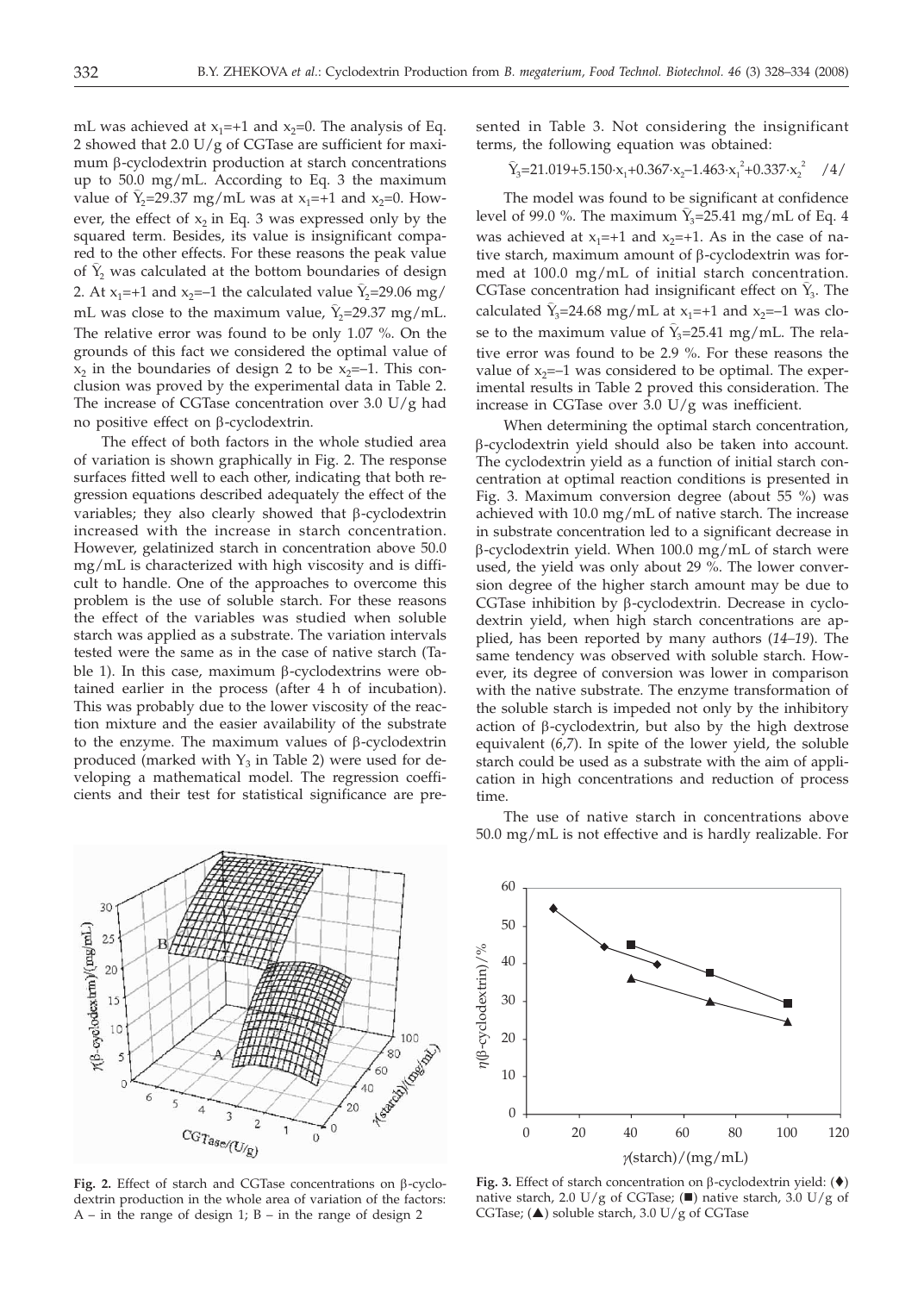these reasons the concentration of 50.0 mg/mL was considered to be optimal for cyclodextrin formation. In this case,  $2.0 \text{ U/g}$  of CGTase and 11-hour process time were sufficient for achieving a considerably high cyclodextrin concentration (about 19 mg/mL) at satisfactory yield (about 40 %).

The results of all experiments suggest that CGTase was strongly inhibited by β-cyclodextrin. This assumption was confirmed in another experiment, in which CGTase activity was determined in the presence of different amounts of cyclic and linear oligosaccharides (Fig. 4). All tested compounds reduced CGTase activity. The inhibition pattern of the three types of cyclodextrins was not similar. In the presence of  $\alpha$ -cyclodextrin CGTase retained about 80 % of its activity, whereas  $\beta$ - and  $\gamma$ -cyclodextrins caused higher inhibition. In the presence of 12 mg/mL of  $\beta$ -cyclodextrin, a complete loss of activity was observed. The linear oligosaccharides inhibited the enzyme action as well. In the presence of glucose and maltose, CGTase activity was reduced up to 60 and 40 %, respectively. Many authors reported CGTases inhibition by the reaction products. Distinctively, the highest inhibition was caused by the predominant type of cyclodextrins (*12*,*15*,*20–22*).



**Fig. 4.** CGTase inhibition by cyclic and linear oligosaccharides: ( $\overline{\bullet}$ ) α-cyclodextrin, ( $\blacksquare$ ) β-cyclodextrin, ( $\blacktriangle$ ) γ-cyclodextrin, ( $\bullet$ ) glucose, and (x) maltose

Except for the product inhibition, another reason for the incomplete conversion of starch in cyclodextrins is the coupling activity of the enzyme. The ability of CGTase to degrade  $\beta$ -cyclodextrin was proved by adding 12.0 mg/mL of  $\beta$ -cyclodextrin to the reaction mixture after 4 h of incubation. After the addition,  $\beta$ -cyclodextrin content of the reaction mixture and of a respective control probe was determined. The results are presented in Fig. 5. In the presence of high b-cyclodextrin concentration, CGTase activity was inhibited and the enzyme formed no more b-cyclodextrin. However, this high concentration favoured the coupling activity of the enzyme. As a result the content of  $\beta$ -cyclodextrin was rapidly reduced and at the end of the process almost the whole added amount was degraded. The predominance of one of the enzyme activities was probably determined by the reac-



**Fig. 5.** b-Cyclodextrin coupling by CGTase. The reaction was carried out with 50.0 mg/mL of soluble starch and 2.0 U/g of CGTase ( $\blacklozenge$ ) with and ( $\blacksquare$ ) without the addition of 12.0 mg/mL of  $\beta$ -cyclodextrin to the reaction mixture after 4 h of incubation

tion conditions. The high  $\beta$ -cyclodextrin amount, inhibiting CGTase activity, activated the reverse reaction.

The product inhibition and the coupling activity of CGTase limited the complete conversion of starch in cyclodextrins. Yield increase can be achieved after removing the inhibition action of  $\beta$ -cyclodextrin by the use of specific complexing agents or by ultrafiltration.

All CGTases form a mixture of  $\alpha$ -,  $\beta$ -, and  $\gamma$ -cyclodextrins in various ratios (*23*–*25*). The product profile of the process at optimal conditions is shown in Fig. 6. The CGTase from *Bacillus megaterium* formed predominantly  $\beta$ -cyclodextrin. The ratio  $\alpha/\beta/\gamma$  after 11 h of incubation was 10:79:11. When the reaction time was prolonged, the amount of  $\beta$ -cyclodextrin appeared to decrease and a-cyclodextrin increased. The ratio a*/*b*/*g after 20 h of enzyme reaction was found to be changed to 29:67:4. This is probably due to the ability of CGTase to convert different types of cyclodextrins to one another. This fact was established by other authors as well (*13*,*26*–*28*).

The products formed by CGTase action were analyzed by TLC. The results confirmed the presence of  $\alpha$ -,  $\beta$ -, and  $\gamma$ -cyclodextrins in the reaction mixture. Linear oligosaccharides with five or less glucose units were not detected by the TLC.



**Fig. 6.** Formation of  $(\triangle)$   $\alpha$ -,  $(\square)$   $\beta$ - and  $(\triangle)$   $\gamma$ -cyclodextrins under optimal reaction conditions (50.0 mg/mL of native starch, 2.0 U/g of CGTase, pH=7.0, 45 °C)